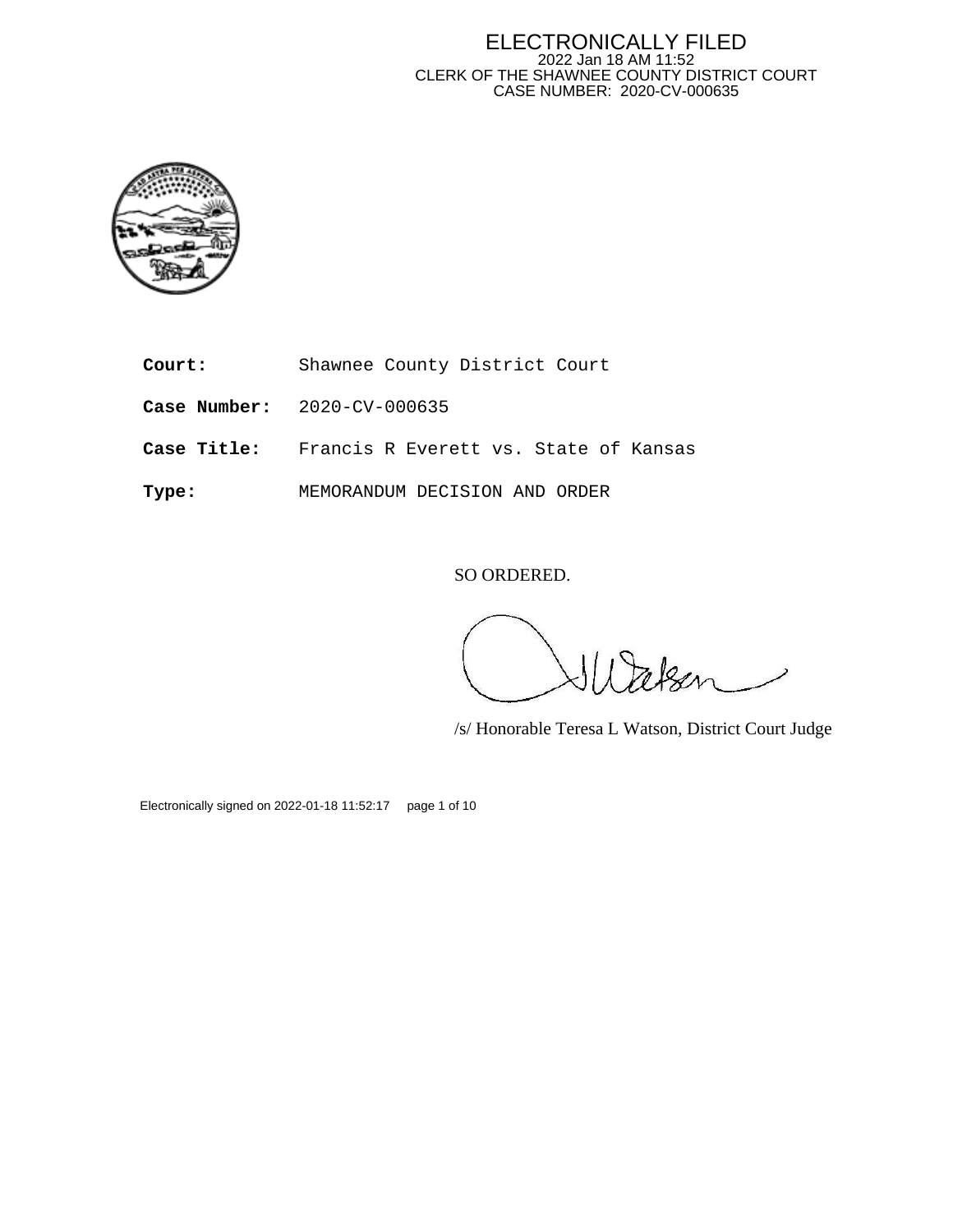## **IN THE DISTRICT COURT OF SHAWNEE COUNTY, KANSAS DIVISION THREE**

# IN THE MATTER OF THE WRONGFUL CONVICTION OF 2020-CV-635 FRANCIS R. EVERETT

#### **MEMORANDUM DECISION AND ORDER**

Francis R. Everett brings this claim for damages against the State of Kansas pursuant to K.S.A. 60-5004, alleging he was wrongfully convicted and imprisoned for more than five years. The matter was tried to the court as required by statute. See K.S.A. 60-5004(d)(5). The court took the matter under advisement and is now ready to rule.

#### **FINDINGS OF FACT**

On November 2, 2007, Everett was convicted of one count of manufacture of methamphetamine in violation of K.S.A.  $65-4159(a)$ , a felony crime.<sup>1</sup> Everett was incarcerated on February 7, 2008, for that conviction. Everett's conviction was later reversed. See *State v. Everett,* 296 Kan. 1039, 297 P.3d 292 (2013). Everett's conviction was reversed because the trial court erred in admitting evidence of a prior conviction, and the error was not harmless under the circumstances. Everett's conviction was not reversed because of actual innocence. See *Id*. at 1050.

<sup>&</sup>lt;sup>1</sup>K.S.A. 65-4159 has since been repealed and replaced by K.S.A. 21-5703.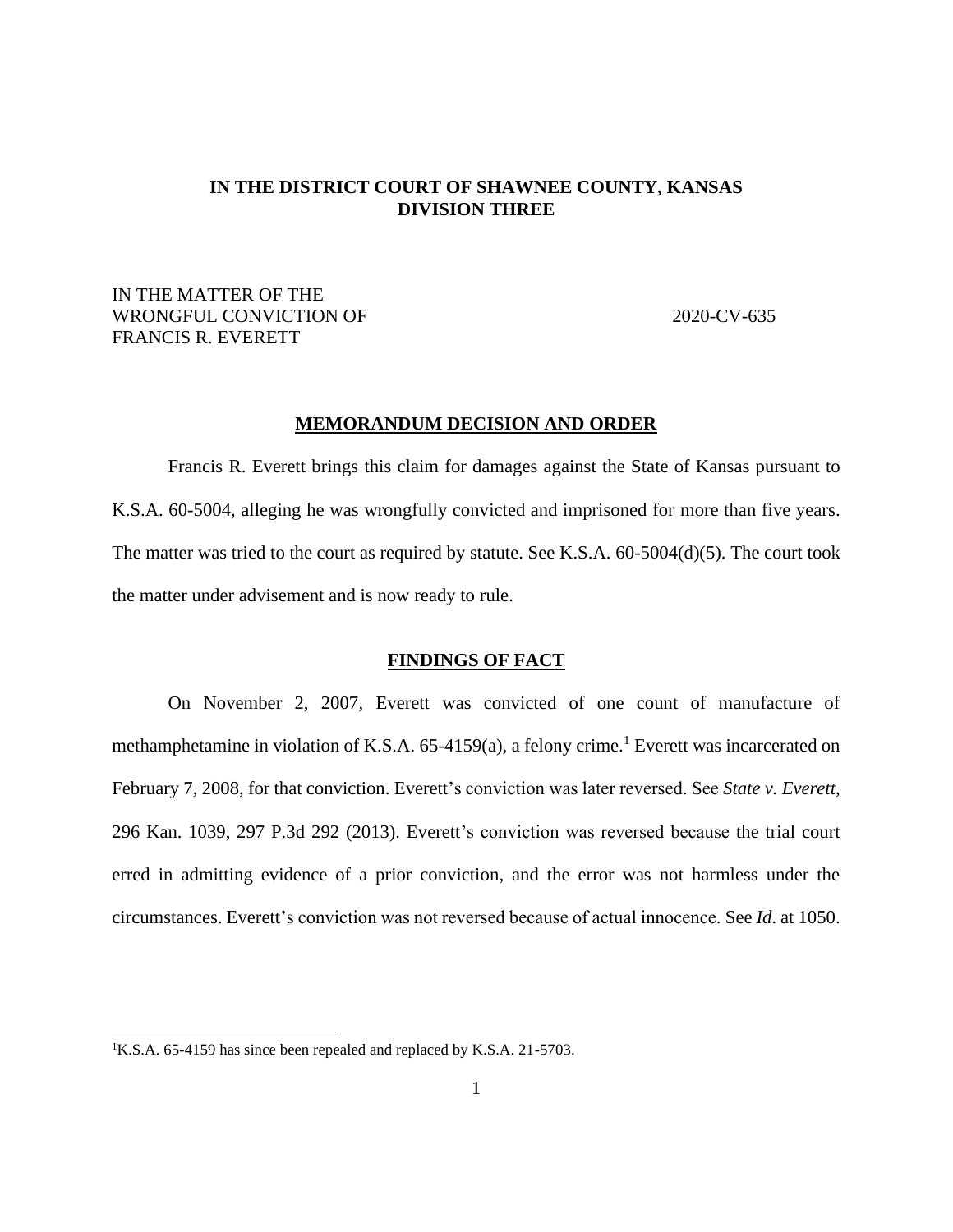Tearesa Holmes Valentine was a witness in Everett's underlying criminal proceeding, both at the preliminary hearing and the jury trial. She testified in person at the instant trial. Valentine said that in the past she has used methamphetamine hundreds of times and estimated that she had made meth 50 to 100 times. Valentine said she had sold meth to others hundreds of times and had sold it to Everett.

Valentine testified that Everett came to her house sometime between March and May of 2006 and asked if she'd like to "whip up a batch" of methamphetamine. Valentine testified that Everett brought Sudafed pills with him, which are used in making meth. Valentine went to a pharmacy in Red Cloud, Nebraska, and bought more Sudafed pills. Valentine returned to her house and ground up the pills in a coffee grinder. Valentine gathered other materials around her house that were needed to make meth. Valentine testified that Everett, in addition to the Sudafed pills, brought Coleman camping fuel, which is also used to make meth.

Everett drove Valentine in his car out into the country. Everett stopped at a cattle feeder and retrieved a tank of anhydrous ammonia. Anhydrous ammonia is also used to make meth. Everett and Valentine then drove to another field that had a depression, or valley, in the middle of it. Passing vehicles could not see them while they were in the valley. Everett and Valentine mixed up the ingredients to make meth down in the valley. Everett and Valentine were in the field approximately 30 to 45 minutes.

Everett and Valentine went back to Valentine's house to finish the manufacturing process. After making the meth, they used a portion of the meth. Valentine said she smoked some, while Everett smoked some, then injected meth into his arm. Valentine testified she had sold meth to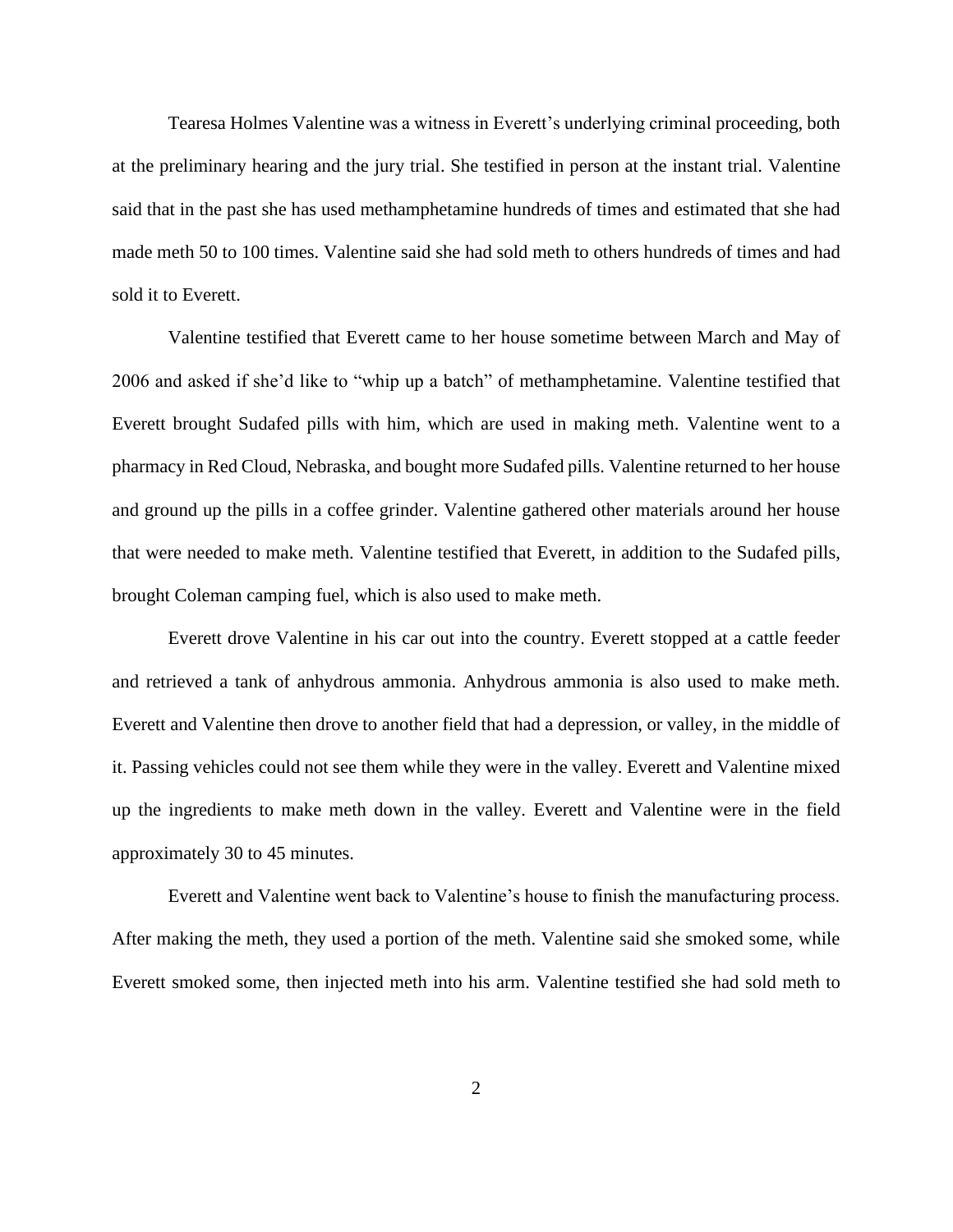Everett approximately 10 times. Valentine further testified that she made meth with Everett a total of two times.

In late 2006 or early 2007, a fire occurred in Valentine's house that was caused by making meth. Valentine was jailed on various charges arising from the fire, including aggravated arson and drug crimes. If convicted of the crimes, her sentence could have amounted to 12 or more years in prison. Valentine had a 12-year-old daughter at home. Pursuant to a grant of transactional immunity from the county attorney, Valentine promised to testify truthfully at Everett's 2007 criminal trial about her meth-making activities with Everett. The charges against Valentine were dropped.

Pursuant to the grant of immunity, Valentine also agreed to testify truthfully at other trials if requested by the county attorney. Valentine testified at another trial regarding making meth with another individual in an unrelated occurrence. Also pursuant to the grant of immunity, Valentine agreed not to "use, possess, consume, sell or distribute meth." Valentine testified that she stopped using meth when she was arrested after the fire. Valentine testified she has not made, sold, or used meth for more than 16 years. Valentine has since relocated to Lincoln, Nebraska, and is now a general manager for one of a small chain of grocery stores.

Everett appeared at trial by Zoom. Everett testified that he had never made meth with Valentine or anyone else at any time. Everett admitted he had been to Valentine's house. He said he had given her rides to the grocery store. He admitted that he had purchased meth from her. Everett admitted he had been present on occasions when meth had been made. Everett admitted that he had acted as a lookout when meth had been made by Kevin Scheuerman. Valentine corroborated Everett's testimony by testifying she had been present when Everett had acted as a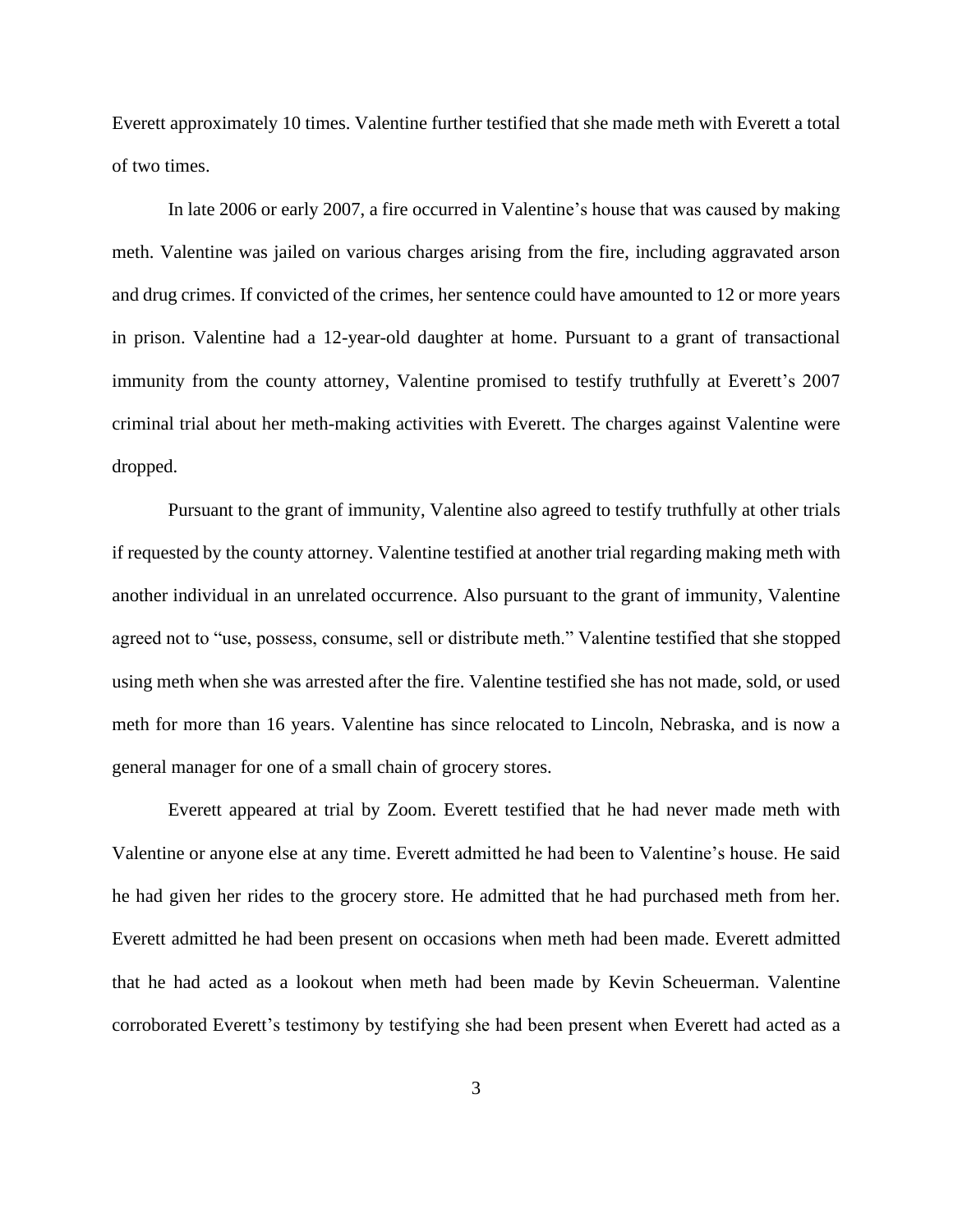lookout when meth had been made. Everett admitted that he had seen portions of the process of how meth was made by Scheuerman.

Everett testified that he knew Sudafed pills are used in making meth. Everett testified that he knew anhydrous ammonia is used in making meth. Everett admitted he had supplied anhydrous ammonia to Scheuerman to make meth. Everett testified that he had supplied the anhydrous ammonia to Scheuerman around the time "you all are talking about," between March and May 2006. Everett admitted he owned Coleman camping fuel during that time frame. Everett testified that he owned a digital scale during that time frame, and he had weighed meth using the digital scale.

Everett further testified that he did not use meth with Valentine at any time between March and May of 2006. Everett testified he did not test positive for meth when he was drug tested while on community corrections during the same time frame. Everett testified that between March and May of 2006, he worked regular hours for North Central Air in Downs, Kansas, where he made air compressors. Everett introduced evidence that he worked 40-hour weeks from March to May 2006. He testified that Downs was 40 miles from his home, and he usually stayed at a hotel in Downs on Monday through Saturday while he worked.

Everett introduced his North Central Air pay stubs into evidence to support his claim that he did not use meth during the time period in question because he had worked regular, full-time hours. However, Everett admitted he used meth whenever he wanted to throughout his adult life. Everett admitted that he used meth to stay awake so he could do whatever he was doing. Everett also testified that he "always had a job whether I was using or not." Everett admitted he had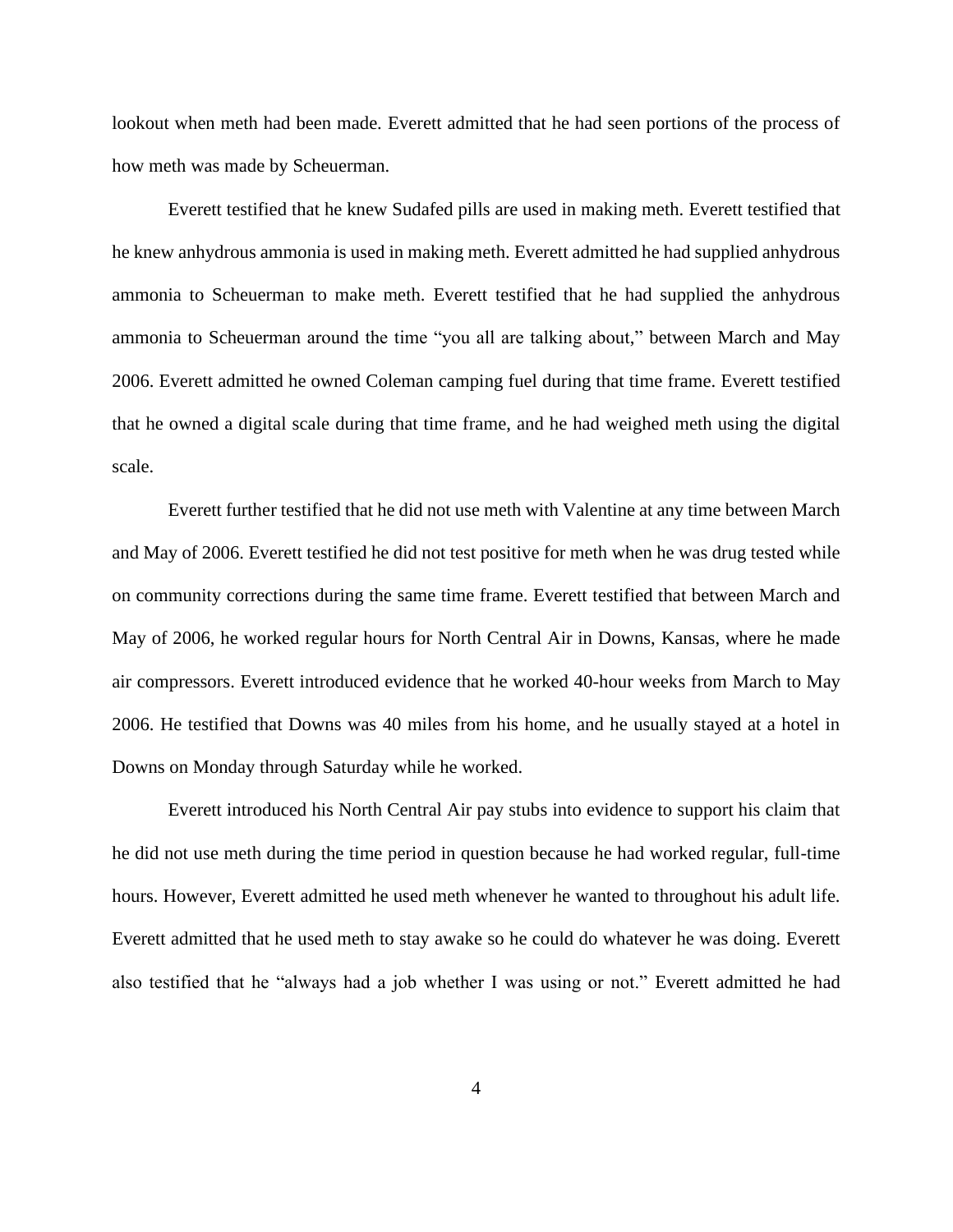operated a motor vehicle, "might've" run a combine during wheat harvest, and "probably" drove a county road grader on gravel roads, all while on meth.

Everett was asked whether he used meth while working at North Central Air. Everett provided various responses. At first, Everett testified he "dabbled a little" with meth during that time. Then he said he was "clean" while he worked there. Everett then admitted that he used meth "once in a while" while working at North Central Air. Finally, Everett was directly asked if he used meth between March and May of 2006. Everett's response was: "I probably did."

Everett testified that his method of using meth was injecting it into his arm, and occasionally he swallowed it. He said he did not smoke it because he had bad lungs.

Valentine and Everett were the only witnesses who testified at trial.

## **CONCLUSIONS OF LAW**

K.S.A. 60-5004 is a civil action created by the legislature for persons who were wrongfully convicted and imprisoned. It provides money damages and certain other benefits to a person who

proves all the elements of the claim as set forth in the statute. K.S.A. 60-5004(c) says in part:

"(1) The claimant shall establish the following by a preponderance of evidence:

(A) The claimant was convicted of a felony crime and subsequently imprisoned;

(B) the claimant's judgment of conviction was reversed or vacated and either the charges were dismissed or on retrial the claimant was found to be not guilty;

(C) the claimant did not commit the crime or crimes for which the claimant was convicted and was not an accessory or accomplice to the acts that were the basis of the conviction and resulted in a reversal or vacation of the judgment of conviction, dismissal of the charges or finding of not guilty on retrial; and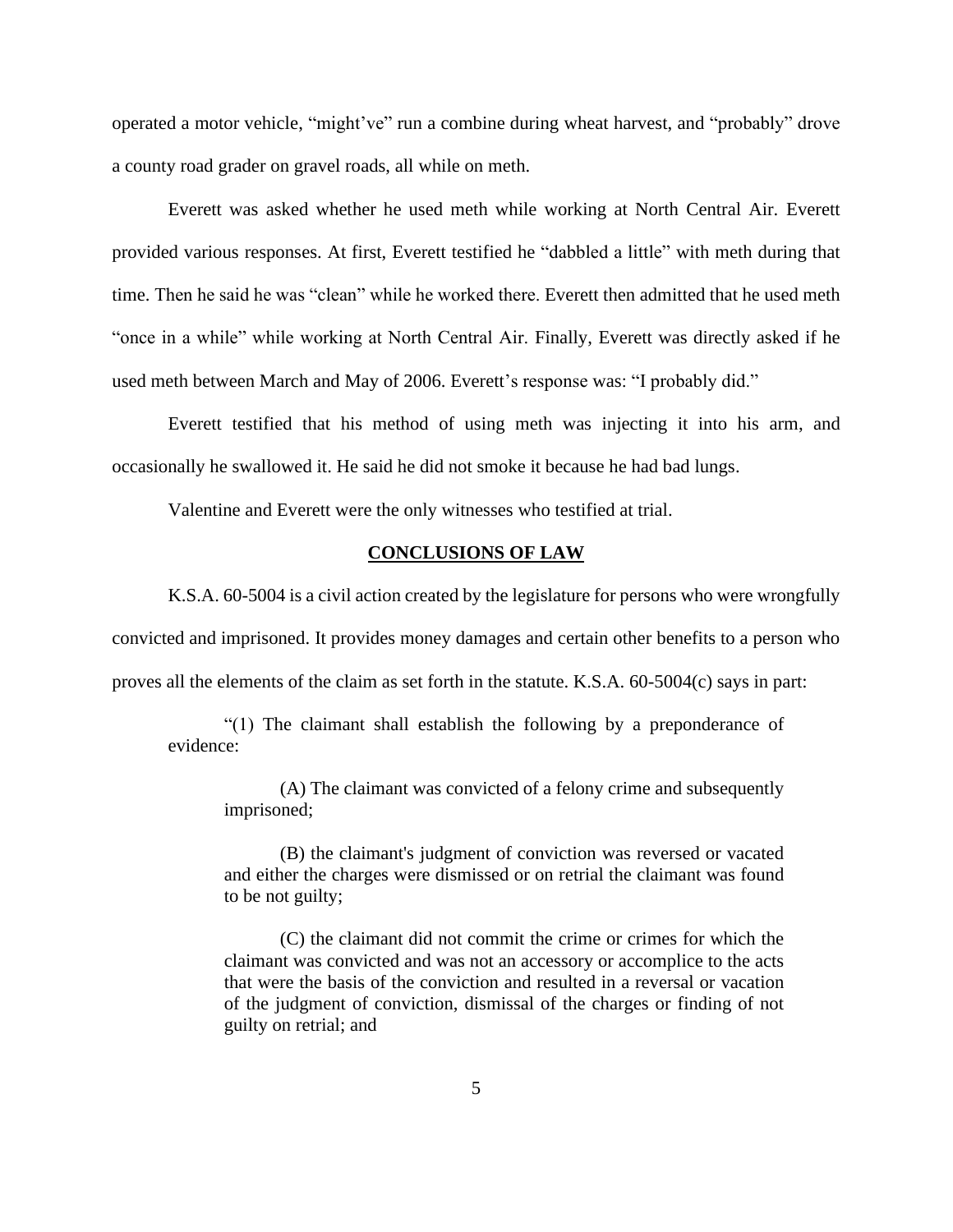(D) the claimant did not commit or suborn perjury, fabricate evidence, or by the claimant's own conduct cause or bring about the conviction. Neither a confession nor admission later found to be false or a guilty plea shall constitute committing or suborning perjury, fabricating evidence or causing or bringing about the conviction under this subsection."

The parties do not dispute that Everett has established the following elements of his claim: Everett was convicted of a felony crime; he was imprisoned as a result of his conviction; his conviction was reversed; his charges were dismissed; he did not commit or suborn perjury to bring about his conviction; and he did not fabricate evidence to bring about his conviction. Thus, in this case, Everett must prove by a preponderance of the evidence that: 1) he did not commit the crime or crimes for which he was convicted and was not an accessory or accomplice to the acts that were the basis of the conviction; and 2) his own conduct did not cause or bring about the conviction. Failure to prove either one of these elements is fatal to his claim.

Preponderance of the evidence means "evidence which is of greater weight or more convincing than the evidence which is offered in opposition to it. In other words, a preponderance of the evidence means that evidence which shows a fact is more probably true than not true." *Nauheim v. City of Topeka,* 309 Kan. 145, 152, 432 P.3d 647 (2019) (internal quotations and citations omitted).

The first question is whether Everett proved by a preponderance of the evidence at trial that he did not commit the crime of manufacture of methamphetamine. Valentine testified in detail about the materials she and Everett used to make meth, who supplied the materials, the process they used to make meth, and the location where they made meth one day between March and May 2006. Valentine testified that after they made meth, they used a portion of it. Valentine said she smoked it, while Everett injected it into his arm. This was consistent with Everett's testimony that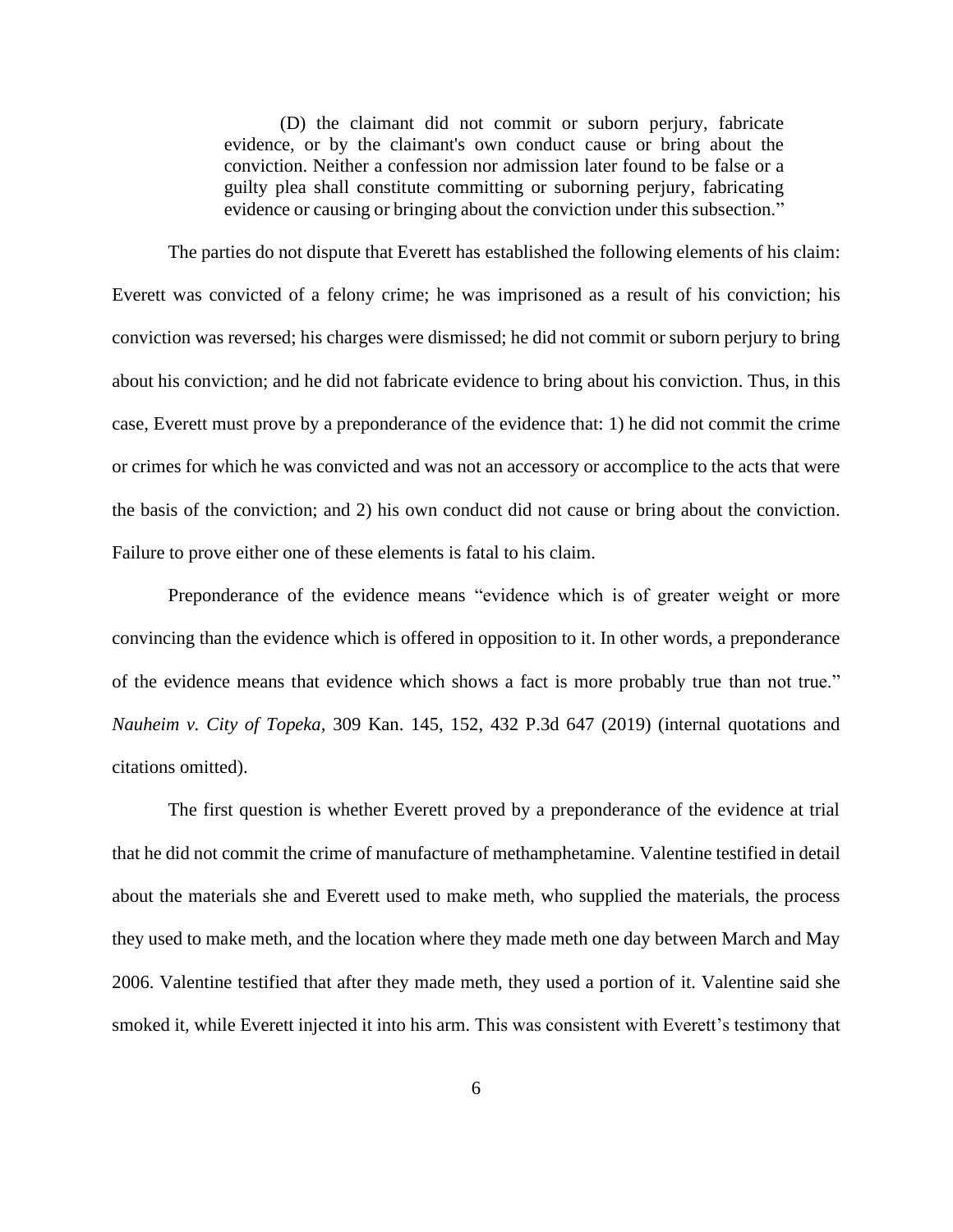while others smoked meth, he injected it. The court, observing Valentine's testimony at trial, finds her to be a credible and persuasive witness.

Everett testified that he had "been around" when meth was made, knew about particular ingredients used to make meth, he had acted as a lookout when meth was made, and had even supplied materials to others to make meth, including anhydrous ammonia. But Everett insisted at trial that he did not make meth or use meth with Valentine during the March to May 2006 time frame. He sought to bolster his claim with evidence that he had been working 40-hour weeks during March to May 2006 and testified that he usually stayed at a hotel in a town 40 miles away on Monday through Saturday while he worked. Everett also testified that he never failed a drug test during that time frame.

Everett's argument about his full-time work proving he could not have been using meth began to erode when he admitted that he had worked several previous jobs while on meth, and he "always had a job whether I was using or not." Everett's argument about passing drug tests proving he was "clean" fell apart when he admitted that he "dabbled" in using meth between March and May 2006. Then he said he used meth "once in a while" while working at North Central Air. Finally, Everett was directly asked if he used meth between March and May of 2006, and he said he "probably did." Everett's testimony severely undercut his credibility as a witness.

Given Everett's lack of credibility, his insistence that he did not manufacture methamphetamine with Valentine was not of greater weight and was not more convincing than Valentine's detailed and credible testimony to the contrary. Both sides agreed during closing arguments at trial that the success of Everett's claim boiled down to a contest of "he said, she said" between Everett and Valentine's version of events. The court believes Valentine. Everett failed to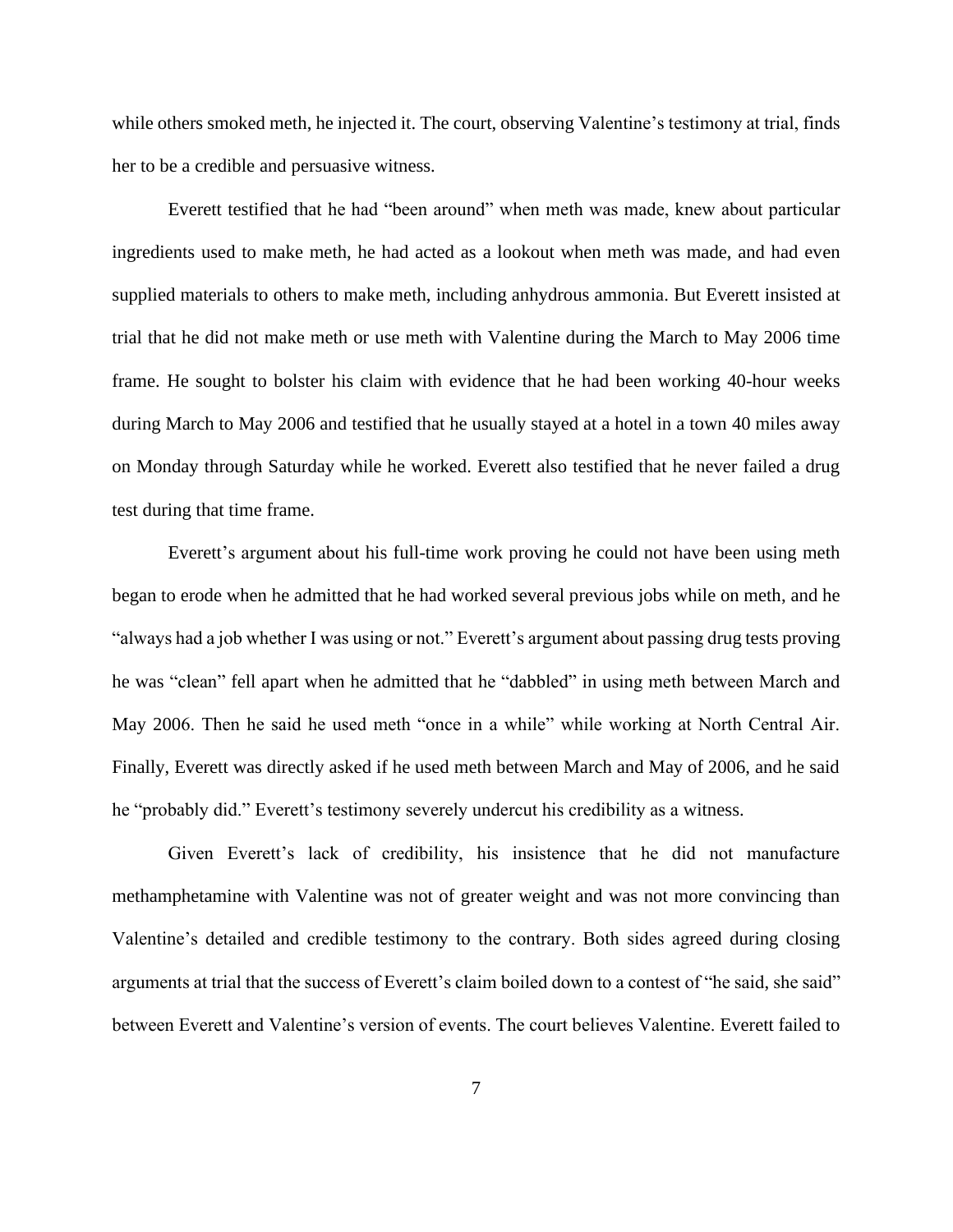prove by a preponderance of the evidence that he did not commit the crime or crimes for which he was convicted. Because Everett has failed to prove a necessary element of his claim, there is no need to address the other elements.

## **CONCLUSION**

Everett has failed to establish a necessary element of proof of his claim under K.S.A. 60- 5004. His claim fails. This litigation is terminated in favor of the State of Kansas. No further journal entry is necessary.

This Order is effective on the date and time shown on the electronic file stamp. IT IS SO ORDERED.

> HON. TERESA L. WATSON DISTRICT COURT JUDGE